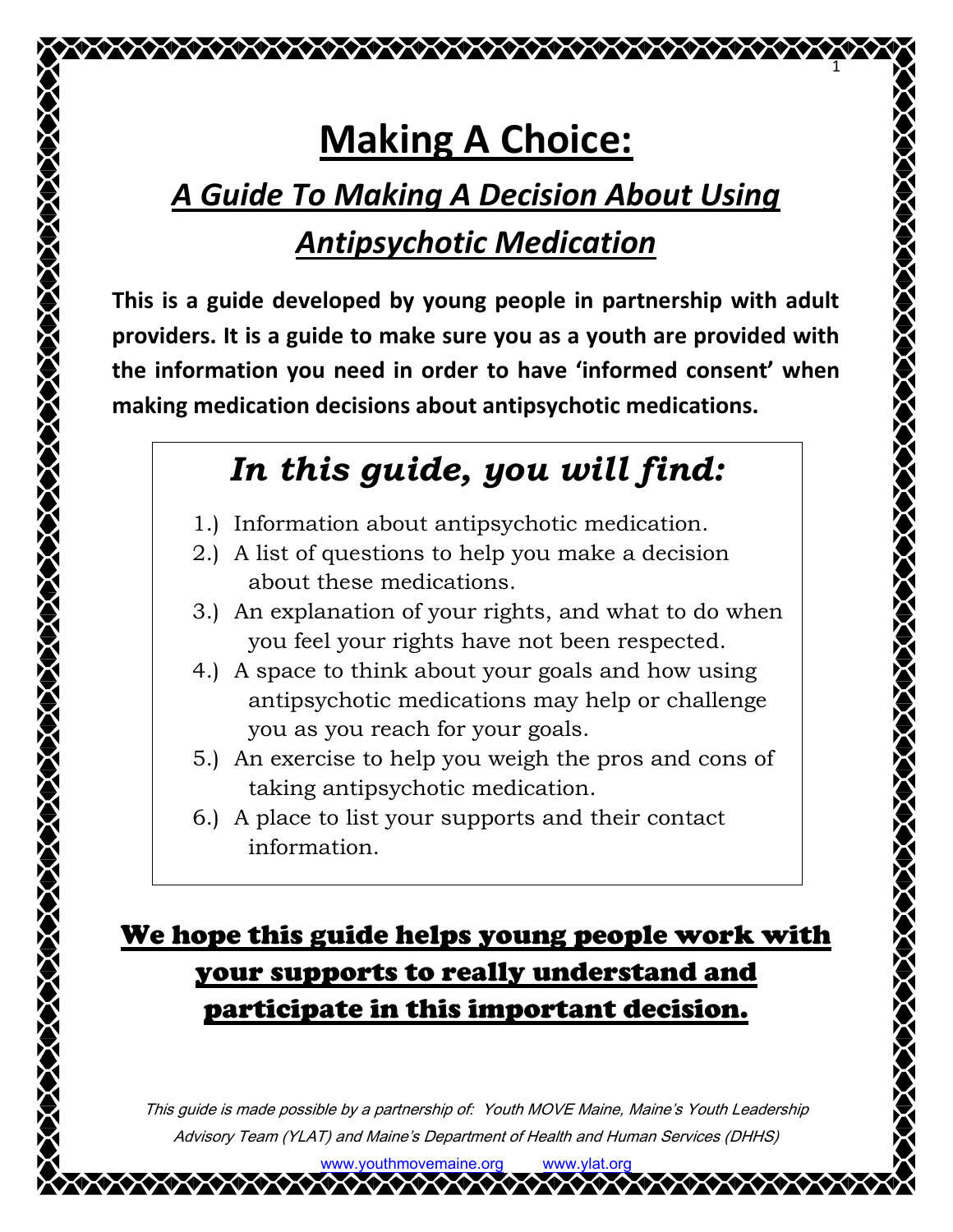2

## **Making A Choice:**

#### *What Kinds of Things Should You Know About Antipsychotic Medication?*

Decisions about your mental health treatment are very important. Antipsychotic medication is one treatment option that can be very effective in treating a variety of issues and may be recommended to help a person gain control of his or her life while the cause of the problem is being addressed.

Antipsychotic medication may be recommended when a person is struggling with hallucinations, delusions, mood disorders or aggression that gets in the way of daily life. There are also risks to taking antipsychotic medication. This guide will help you explore the risks and benefits so you can make an informed decision with your doctor and caregiver.

It's important that you know that medication is just one tool that can help you overcome mental health challenges. You have the right to know all your treatment and support options. Other treatment options may include different medications, exercise, diet, meditation and counseling. You, your doctor, and your caregiver should discuss all your treatment options and create a plan that works for you.

There are risks to taking antipsychotic medications, which may include weight gain, tiredness, changes in blood pressure, movement disorders (i.e. Tardive Dyskinesia), high cholesterol and/or diabetes. Antipsychotics are not addictive but stopping these medications without your doctor's guidance can be very dangerous, so you'll need to work closely with your doctor in all your medication decisions.

This guide is made possible by a partnership of: Youth MOVE Maine, Maine's Youth Leadership Advisory Team (YLAT) <sup>a</sup>nd Maine's Department of Health and Human Services (DHHS)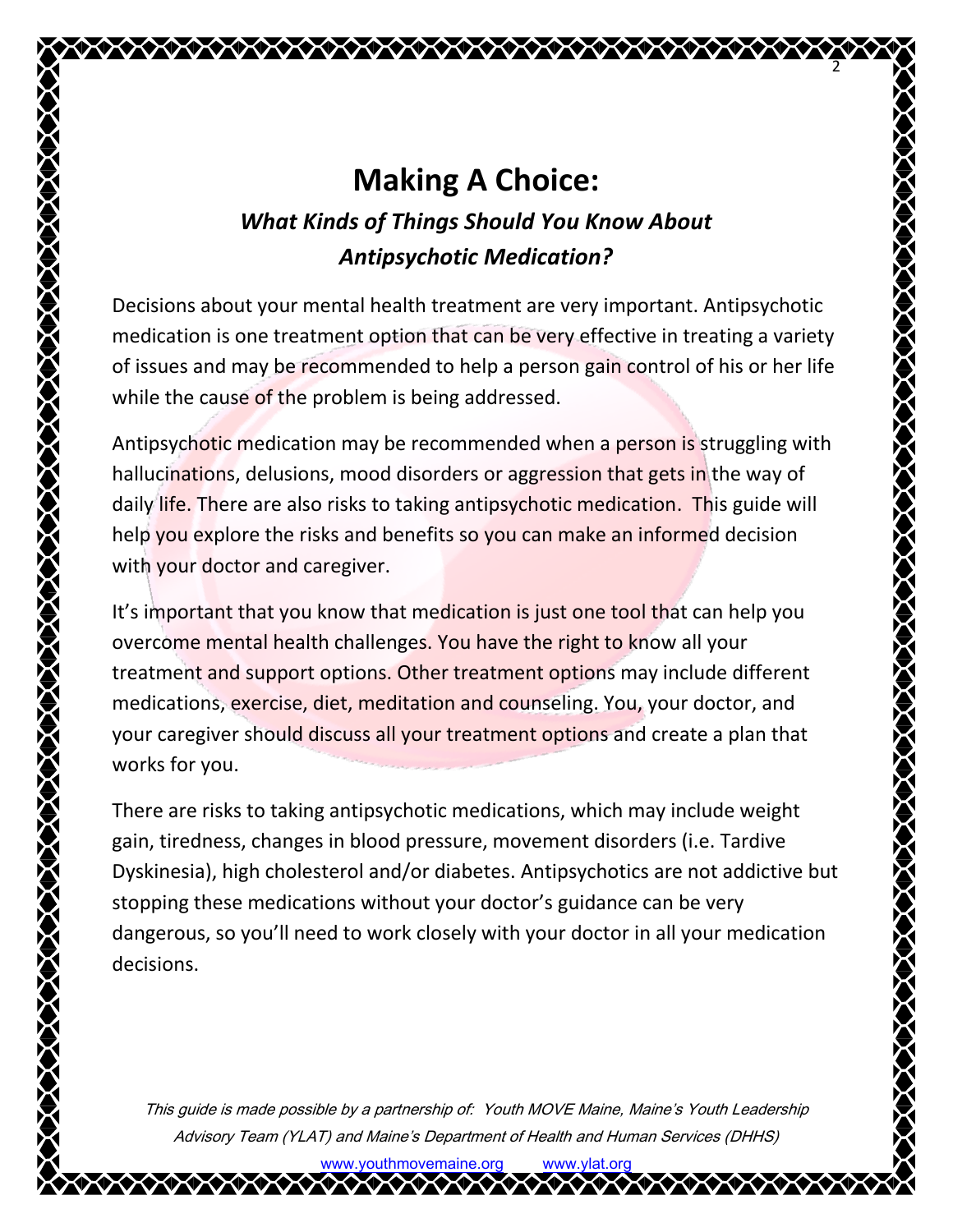## **Making A Choice:**

3

#### *What information do YOU want to help you make your decision?*

Here are some possible questions for discussion. Check each of the questions that you need answered in order to make a decision, then bring them to your doctor, psychiatrist, caregiver, caseworker, or other team members to spark conversation.

- $\Box$  Why do you think this is the right medication for me?
- $\Box$  Who needs to know I'm taking this? (teacher, friends, coach, etc)
- $\Box$  Will I get in trouble if I don't take this?
- $\Box$  What are the expected benefits of this medication in my situation?
- $\Box$  How will this make me feel?
- □ Will it make me tired?
- $\Box$  What are the specific side effects for the medication you are recommending?
- $\Box$  Will the side effects go away?
- $\Box$  How long should I expect to wait to see results?
- $\Box$  What are the names of some antipsychotic medications?
- $\Box$  What are the other options I have for medication?
- $\Box$  What are the other options besides medication that may help me?
- $\Box$  Why am I taking this medication?
- $\Box$  What will happen if I stop taking it?

This guide is made possible by a partnership of: Youth MOVE Maine, Maine's Youth Leadership Advisory Team (YLAT) <sup>a</sup>nd Maine's Department of Health and Human Services (DHHS)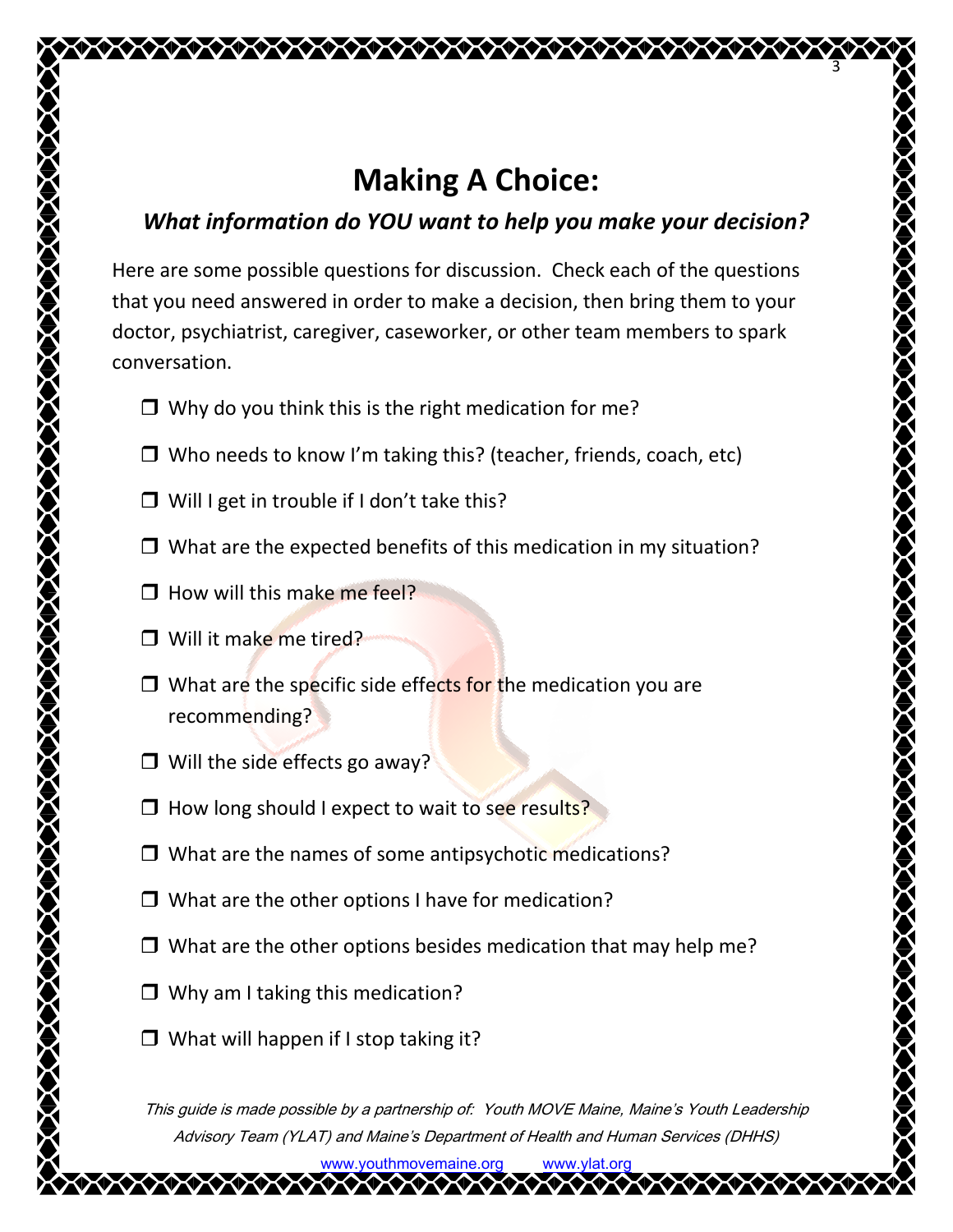- $\Box$  How will I know if it's working?
- $\Box$  How will I know/who will decide when it's time to get off this medication?

4

- $\Box$  What happens if I'm ready to get off them?
- $\Box$  How long will I be on this medication? For life?
- $\Box$  What are the specific short term/long term side effects of this medication?
- $\Box$  What do I do if I have side effects?
- $\Box$  How might this affect my school, life, family, friends?
- $\Box$  Who should I tell? Why or why not?
- $\Box$  What are my rights?
- $\Box$  Do I get to help decide?
- $\Box$  How quickly does weight gain happen? Is there anything I can do to maintain my weight?
- $\Box$  Do I need blood work? What other kinds of medical tests do I need before during and after treatment?
- □ What is Tardive Dyskinesia? Will I get it?
- $\Box$  Who will find out I've taken this medication? Are there potential risks to getting a job, or joining the military if I take this medication?
- $\Box$  How does this help me reach my personal goals?

What other questions do you have?

| П |  |
|---|--|
|   |  |
| П |  |
|   |  |

This guide is made possible by a partnership of: Youth MOVE Maine, Maine's Youth Leadership Advisory Team (YLAT) <sup>a</sup>nd Maine's Department of Health and Human Services (DHHS)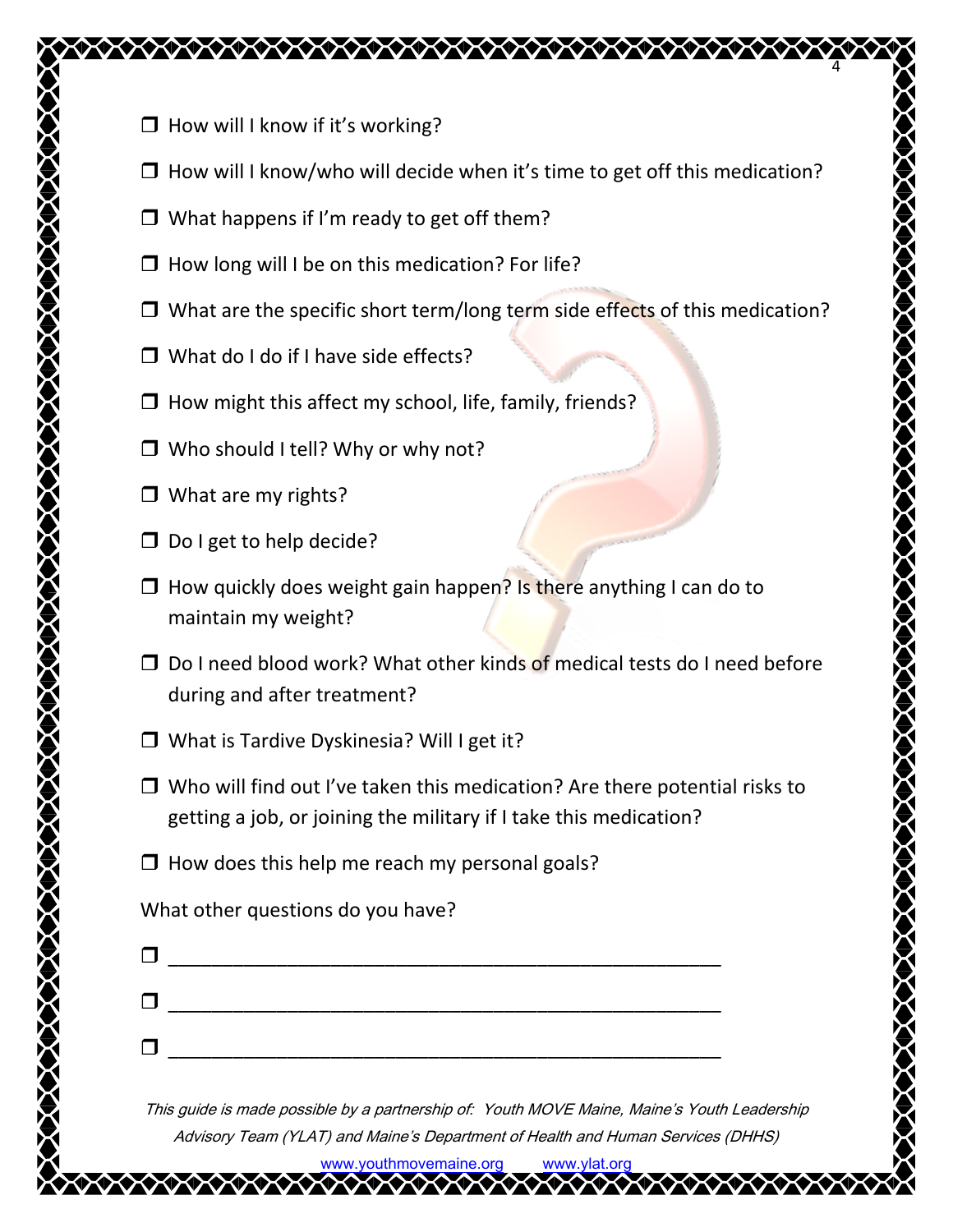## **Making A Choice:** *What Are Your Rights?*

5

Here is an excerpt from Maine's Youth Bill of Rights, specific to Mental Health:

- *You have the right to have an informed choice in the types of physical, dental and mental health care you receive.*
- *You have the right to have a choice and options when a treatment provider is being assigned to them.*
- *You have the right to see and understand your treatment plans, be informed about and have a say in treatment decisions being made.*
- *You have a right to be informed about medications, medication options and to have a voice in decisions about prescription of medication.*
- *You have a right to not be overmedicated, to not be punished for refusal to take medications, and to be made aware of the possible risks that come from refusing to take medication.*
- *You should be able to have visitation with people that are important to you while receiving treatment.*
- *You should be able to receive care and services that are fair, respectful, safe, confidential and free from discrimination.*
- *You have a right to access to your medical records.*  $\bullet$

If you feel your rights have been violated, you should speak up to your caseworker and say that your rights have been violated, and tell them which one.

If you are still having trouble, you can speak to your caseworker's supervisor, your Guardian ad litem or a trusted adult. Be specific and provide examples.

If you don't have success there, you can contact the Ombudsman's Office. An ombudsman (pronounced om-budz-man) helps people when they have concerns about DHHS's involvement in families' lives. You have the right to call the ombudsman if you have a concern. The ombudsman will try to get more information, notify DHHS of problems and work with people to help fix the problems. Call (866)621-0758 or (207)623-1868, or visit:

<http://mainechildrensalliance.org/am/publish/ombudsman/shtml>.

This guide is made possible by a partnership of: Youth MOVE Maine, Maine's Youth Leadership Advisory Team (YLAT) <sup>a</sup>nd Maine's Department of Health and Human Services (DHHS)

> www.youthmovemaine.org www.ylat.org **AAAAAAAAAAAAAAAAAAAAA**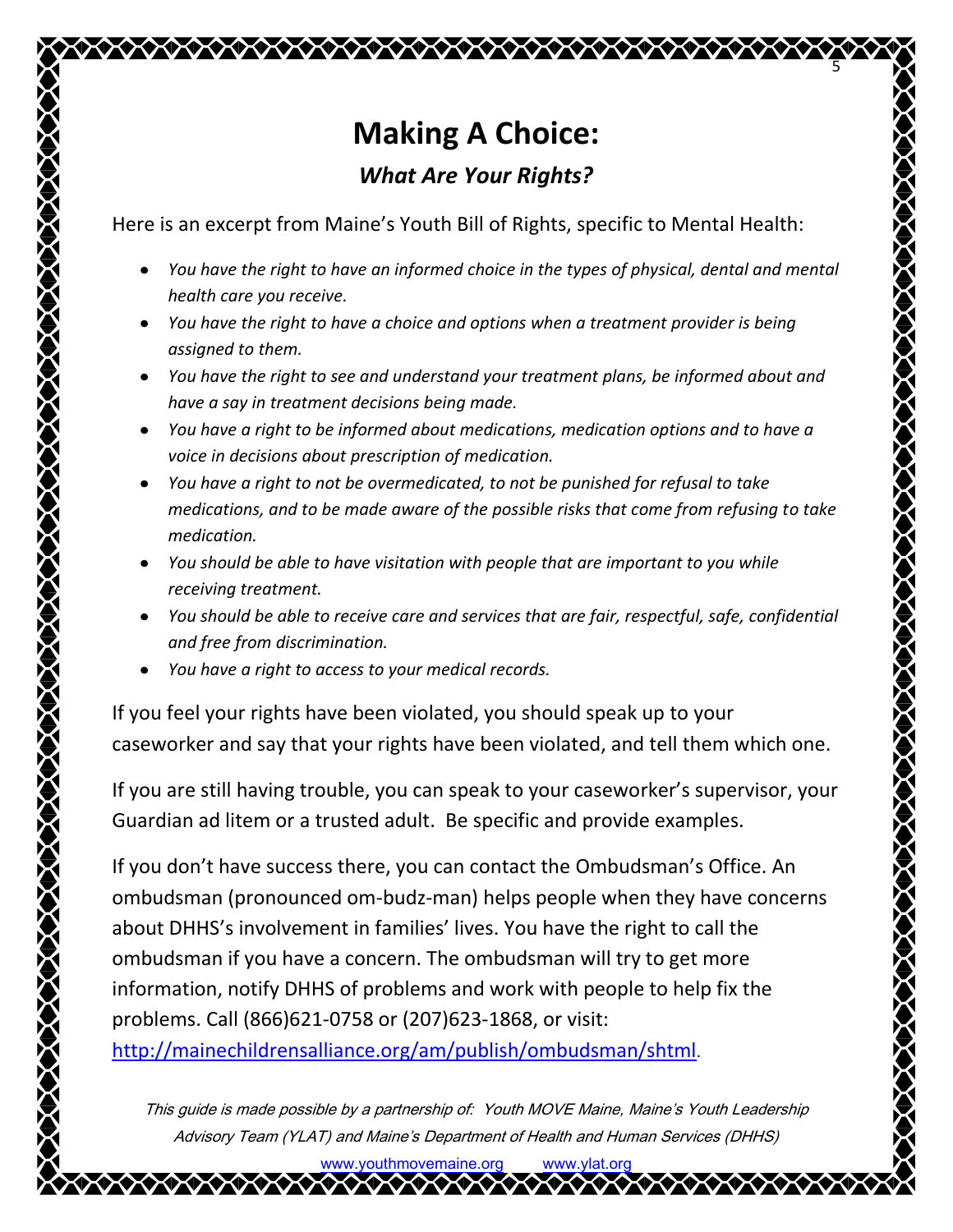

#### *What Are Your Personal Goals?*

Sometimes it is helpful to think about your life goals and determine how this decision might negatively or positively affect your ability to achieve these goals. You can ues this worksheet to write your goals.

**In the next three months, my goals are:**

**\_\_\_\_\_\_\_\_\_\_\_\_\_\_\_\_\_\_\_\_\_\_\_\_\_\_\_\_\_\_\_\_\_\_\_\_\_\_\_\_\_\_\_\_\_\_\_\_\_\_\_\_**

**\_\_\_\_\_\_\_\_\_\_\_\_\_\_\_\_\_\_\_\_\_\_\_\_\_\_\_\_\_\_\_\_\_\_\_\_\_\_\_\_\_\_\_\_\_\_\_\_\_\_\_\_**

**In the next one or two years, my goals are:**

**\_\_\_\_\_\_\_\_\_\_\_\_\_\_\_\_\_\_\_\_\_\_\_\_\_\_\_\_\_\_\_\_\_\_\_\_\_\_\_\_\_\_\_\_\_\_\_\_\_\_\_\_**

**\_\_\_\_\_\_\_\_\_\_\_\_\_\_\_\_\_\_\_\_\_\_\_\_\_\_\_\_\_\_\_\_\_\_\_\_\_\_\_\_\_\_\_\_\_\_\_\_\_\_\_\_**

**If I could look into a crystal ball and see myself 5 years from now, what do I hope for?**

**\_\_\_\_\_\_\_\_\_\_\_\_\_\_\_\_\_\_\_\_\_\_\_\_\_\_\_\_\_\_\_\_\_\_\_\_\_\_\_\_\_\_\_\_\_\_\_\_\_\_\_\_**

**\_\_\_\_\_\_\_\_\_\_\_\_\_\_\_\_\_\_\_\_\_\_\_\_\_\_\_\_\_\_\_\_\_\_\_\_\_\_\_\_\_\_\_\_\_\_\_\_\_\_\_\_**

**\_\_\_\_\_\_\_\_\_\_\_\_\_\_\_\_\_\_\_\_\_\_\_\_\_\_\_\_\_\_\_\_\_\_\_\_\_\_\_\_\_\_\_\_\_\_\_\_\_\_\_\_**

**\_\_\_\_\_\_\_\_\_\_\_\_\_\_\_\_\_\_\_\_\_\_\_\_\_\_\_\_\_\_\_\_\_\_\_\_\_\_\_\_\_\_\_\_\_\_\_\_\_\_\_\_**



This guide is made possible by a partnership of: Youth MOVE Maine, Maine's Youth Leadership Advisory Team (YLAT) <sup>a</sup>nd Maine's Department of Health and Human Services (DHHS)

> www.youthmovemaine.org www.ylat.org <u>VAXAXAXXXXXXXXXXXX</u>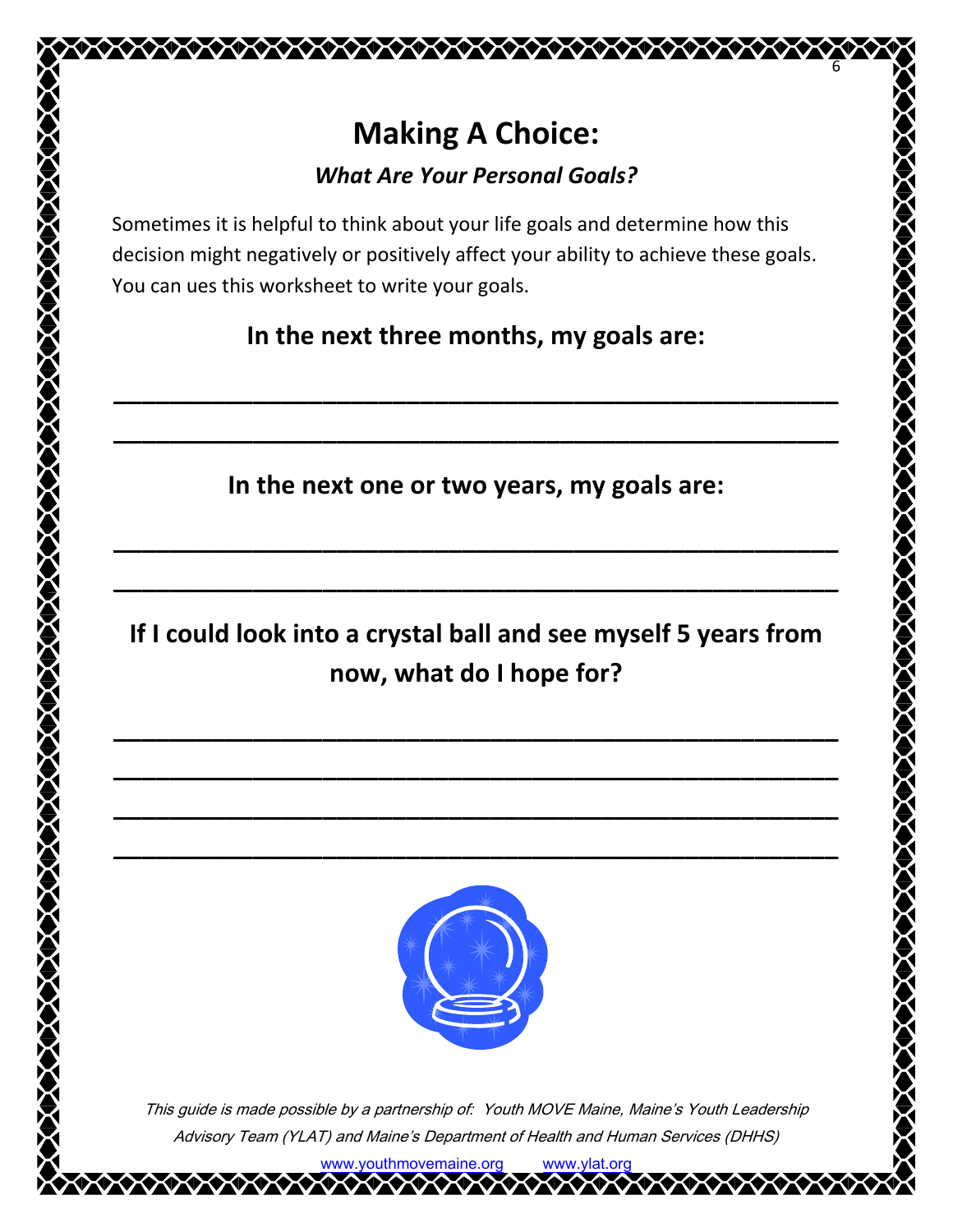